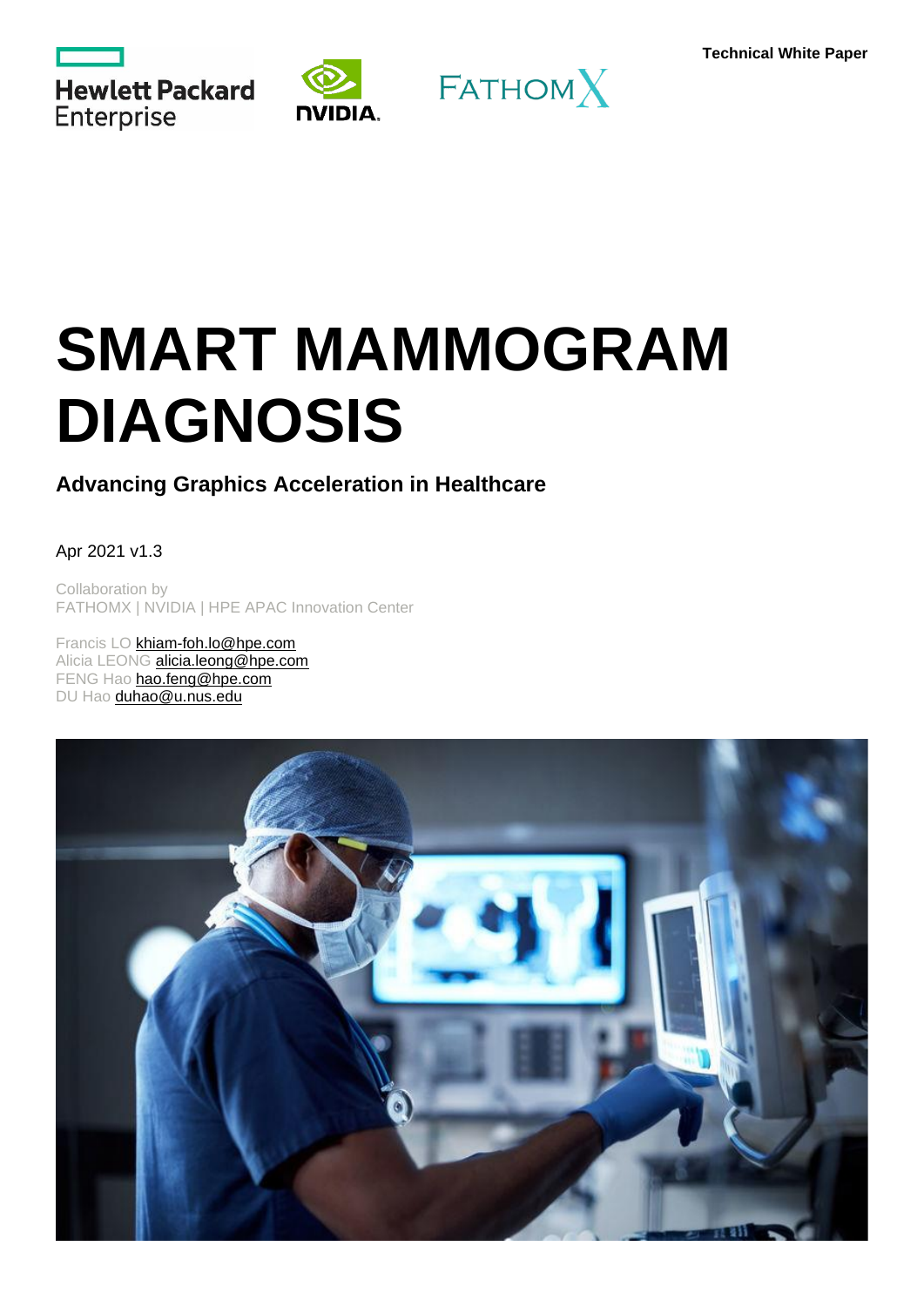## **Contents**





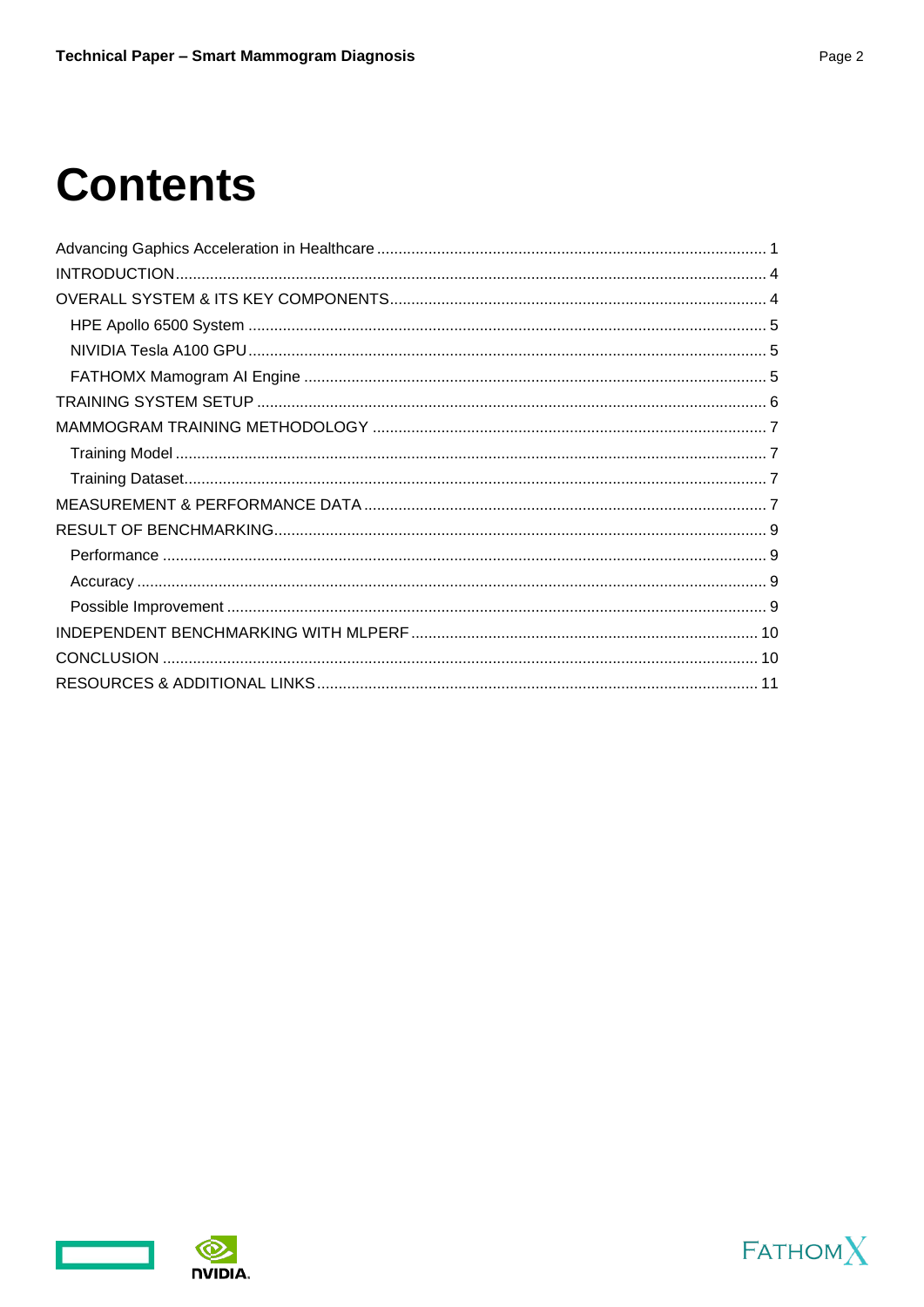## **List of figures**

## **List of tables**



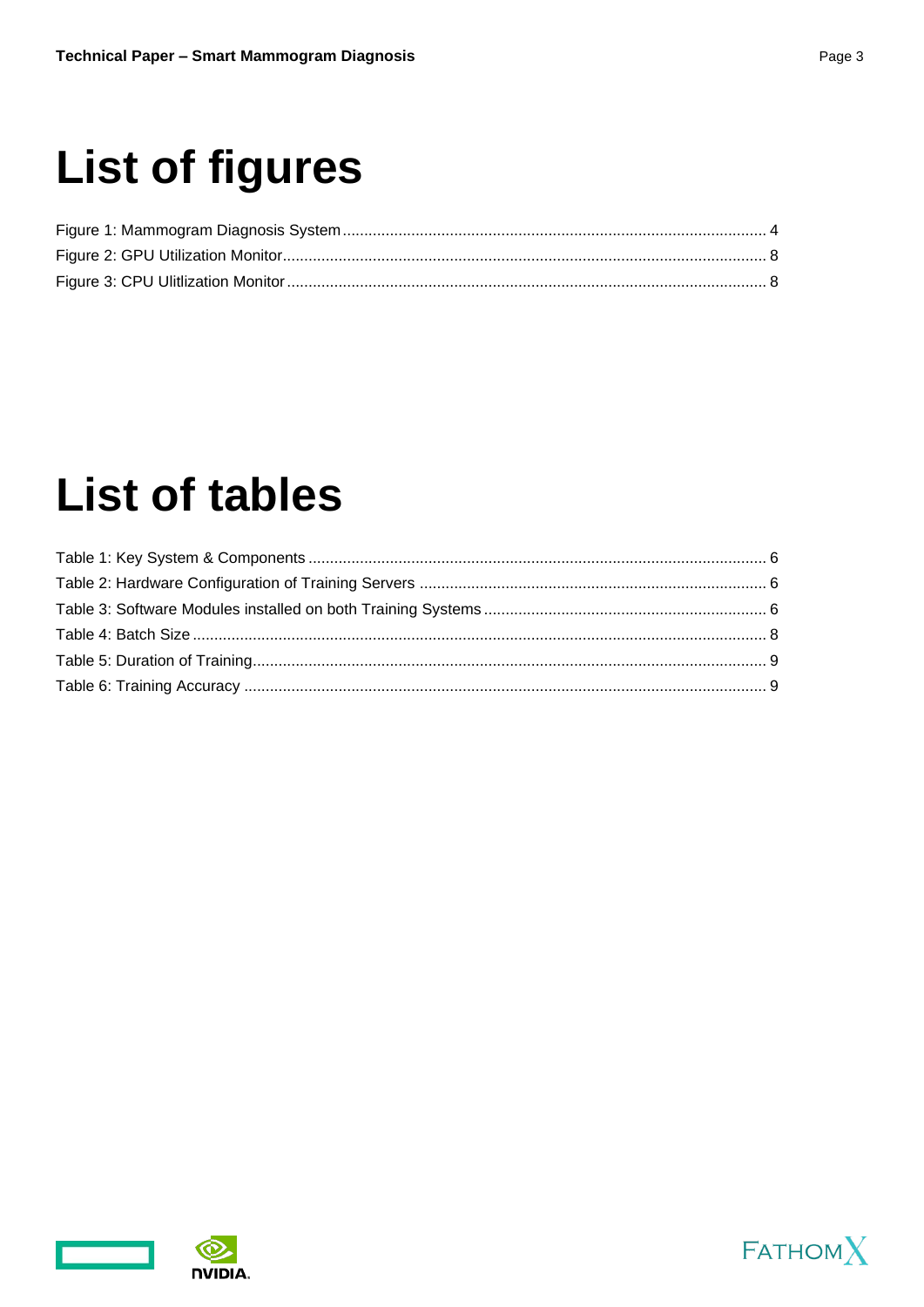### <span id="page-3-0"></span>**INTRODUCTION**

This paper highlights the collaboration testing performed by FATHOMX and HPE on the training model for mammogram diagnosis solution which is powered by HPE APOLLO 6500 server with NVIDIA Tesla V100 and NVIDIA Tesla A100 GPU modules. It outlines the testing methodology, demonstrates how FATHOMX and its AI-assisted mammogram solution could benefit in improved performance using the NVIDIA A100 Tensor Core GPU.

The objectives of the test are to ensure that AI model training could be effectively performed under the system environment and to possess better understanding on any improvement in performance introduced by NVIDIA A100 Tensor Core GPU. Performance in functionality is one of the tests performed to determine that the AI model training could be executed without any problem. The tests are also performed against 30,000 relevant data set of images, measuring the average processing time. In addition, the health status of the system, specifically the CPU and the GPU, is also being monitored.

## <span id="page-3-1"></span>**OVERALL SYSTEM & ITS KEY COMPONENTS**

The ability of computers to autonomously learn, predict, and adapt using massive datasets is driving innovation and competitive advantage across many industries and applications.

The following block diagram shows the solution of the AI enabled mammogram diagnostic solution. AI training is performed at the HPE Apollo servers with NVIDIA A100 GPU with dataset and the state-of-the-art algorithm framework from FATHOMX. The inference model is then delivered to the Edge for real-time analysis by radiologists.



Figure 1: Mammogram Diagnosis System

<span id="page-3-2"></span>The key building blocks of the test include the following components

- 1. HPE High-Performance Computing (HPC) System
- 2. NVIDIA Graphics Processing Unit (GPU) Accelerator
- 3. FATHOMX Artificial Intelligence (AI) Engine





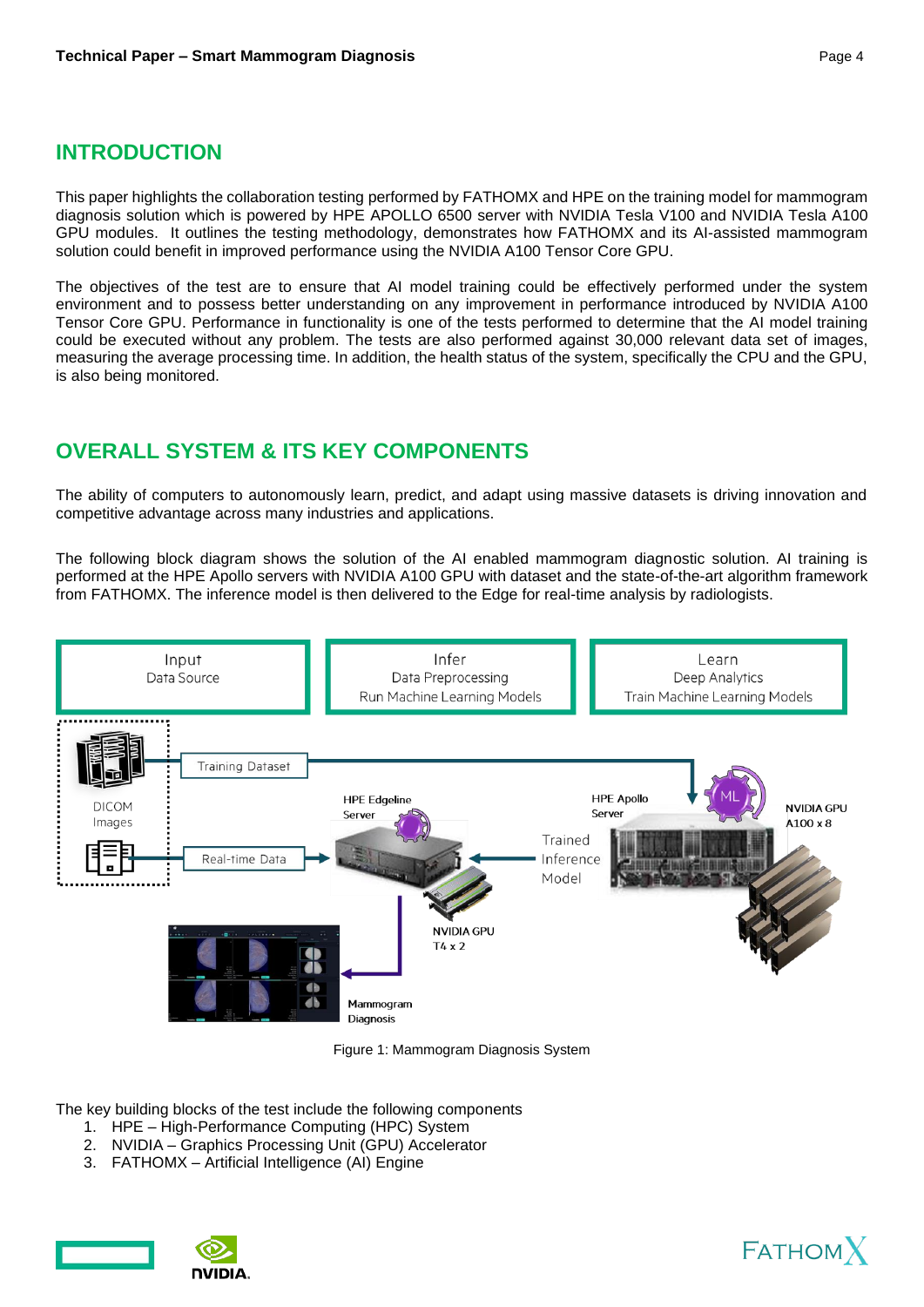#### <span id="page-4-0"></span>**HPE Apollo 6500 System**

The HPE Apollo 6500 System is an ideal HPC and Deep Learning platform providing unprecedented performance with industry leading GPUs, fast GPU interconnect, high bandwidth fabric and a configurable GPU topology to match required workloads. The system with rock-solid RAS features (reliable, available, secure) includes up to eight high power GPUs per server tray (node), NVLink for fast GPU-to-GPU communication, Intel® Xeon® Scalable Processors support, choice of up to four high-speed / low latency fabric adapters, and the ability to optimize your configurations to match your workload and choice of GPU. And while the HPE Apollo 6500 Gen10 System is ideal for deep learning workloads, the system is suitable for complex high-performance computing workloads such as simulation and modelling.

Eight GPU per server for faster and more economical deep learning system training compared to more servers with fewer GPU each. Keep your researchers productive as they iterate on a model more rapidly for a better solution, in less time. Now available with NVLink to connect GPUs at up to 300 GB/s for the world's most powerful computing servers. HPC and AI models that would consume days or weeks can now be trained in a few hours or minutes.

Some of the key capabilities of the HPE Apollo 6500 System include

- Accelerated performance for GPU-intensive workloads
- Flexibility for HPC and deep-learning environment
- Resiliency and simplicity with ease of serviceability and upgrades

#### <span id="page-4-1"></span>**NIVIDIA Tesla A100 GPU**

The NVIDIA A100 Tensor Core GPU is the flagship product of the NVIDIA data center platform for deep learning, HPC, and data analytics. It delivers unprecedented acceleration at every scale for AI, data analytics, and HPC to tackle the world's toughest computing challenges. As the engine of the NVIDIA data center platform, A100 can efficiently scale up to thousands of GPUs or, using new Multi-Instance GPU (MIG) technology, can be partitioned into seven isolated GPU instances to accelerate of all sizes. A100's third-generation Tensor Core technology accelerates more levels of precision for diverse workloads, speeding time to insight as well as time to market.

Some of the groundbreaking innovation of the A100 include

- NVIDIA Ampere Architecture for large-scale workloads
- Multi-instance GPU (IMG) for partitioned GPU
- Third-generation Tensor Cores for increased deep learning FLOPS
- 40GB High Bandwidth Memory (HBM2)
- Next-generation NVLink for high application performance throughput
- Structural Sparsity for improved AI inference performance

#### <span id="page-4-2"></span>**FATHOMX Mammogram AI Engine**

FATHOMX focuses on advancing breast cancer screening with AI. Existing mammography screening suffers from a high false positive rate of about 9% and have a workflow that requires multiple radiologists and takes up to 30 minutes to conduct just one screening, with another 2 to 4 weeks for a generated report.

With the introduction of an AI diagnostics solution, it supports and augments the work of radiologists, generating preliminary prediction diagnostics risk results with high accuracy rate that allows radiologists to take reference for priority study and achieving faster decisions.

The mammogram engine from FATHOMX acts as an independent analysis that automatically analyzes the mammogram scanned images. It predicts the risk with AI algorithms, marks the ROI (region-of-interest) with heatmap and generates an AI-assisted report. The report is then further endorsed by radiologist who shall make the final decision. The radiologist could modify the report and determine the potential risk level of patients before revealing to the patients for a follow-up treatment or a clearances discharge.

This process of using AI to generate prediction and report automatically could be performed near real-time. It contributes to a significant amount of time reduction in getting the "first opinion" of mammogram image analysis. At the same time, it may reduce the need of a "double blind analysis", allowing more patients to be attended in a shorter time. This impact becomes more even more substantial in areas with high demand of radiologists.



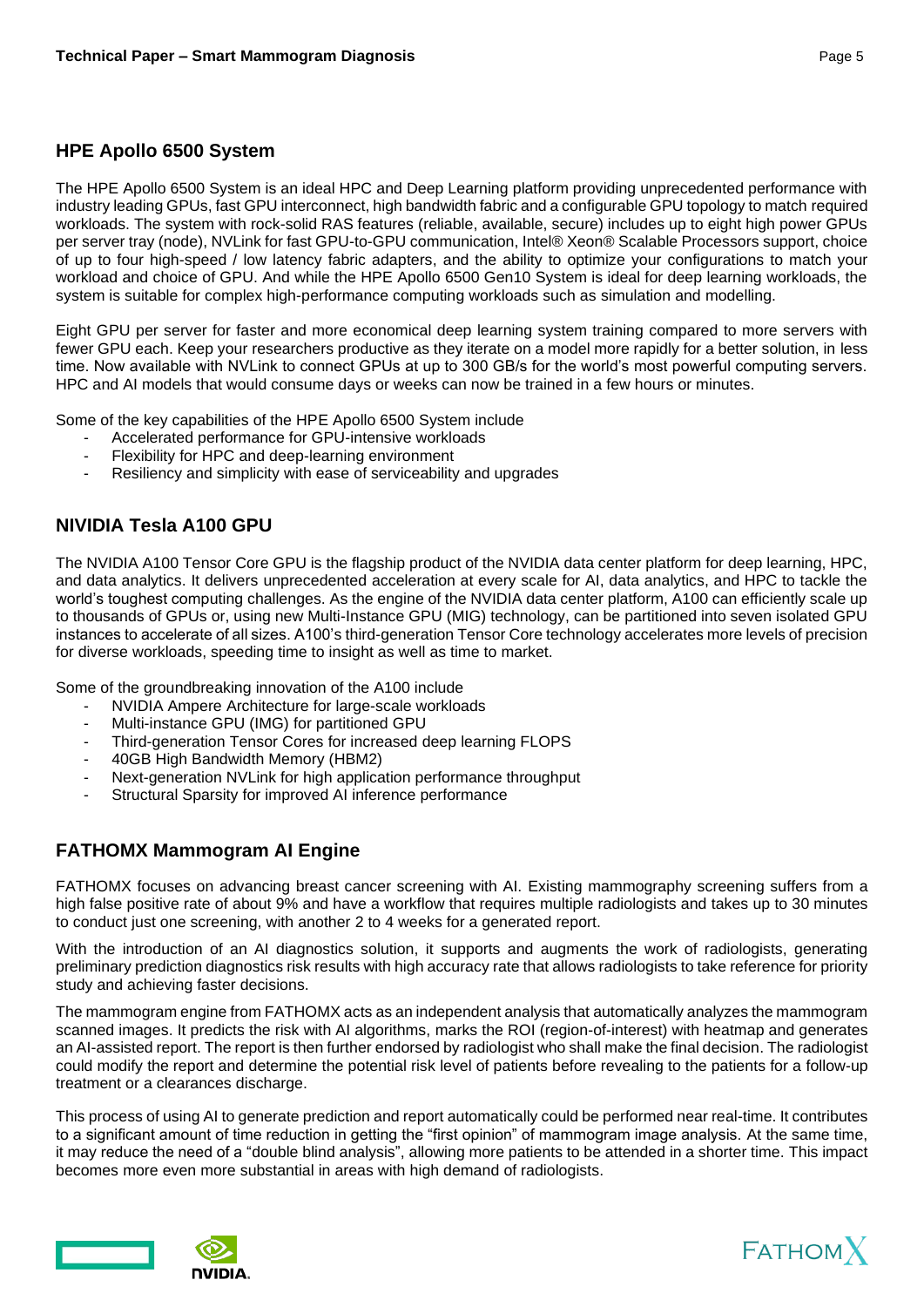## <span id="page-5-0"></span>**TRAINING SYSTEM SETUP**

The training of AI model is performed using 2 units of HPE Apollo 6500 Systems. One of the systems is embedded with PCIe-based NVIDIA A100 Tensor Core GPU while another with SXM2--based NVIDIA V100 Tensor Core GPU. There may be some system configuration variations, but the key dependency system variance emerges from the GPU. GPU acts as the key determining factors that speeds up performance and throughput while executing the AI model training.

Keeping other dependency like the dataset, the algorithms, and other conditions constant, the performance measurement data is mainly driven by the performing difference contributed by the GPUs – NVIDIA A100 GPU and NVIDIA V100 GPU. The key components are shown in the following table below.

#### <span id="page-5-1"></span>Table 1: Key System & Components

|               | HPE Apollo 6500 System | <b>NVIDIA A100 GPU</b> | NVIDIA V100 GPU |
|---------------|------------------------|------------------------|-----------------|
| <b>Device</b> |                        |                        |                 |
| Quantity      | 2 units                | 8 units                | 8 units         |

The following 2 tables show the hardware configuration and the software modules installed in the systems under test. Basically, the software modules installed on to both systems are consistent while for the hardware configuration, the key difference indicates that System 1 is equipped with NVIDIA A100 while System 2 is equipped with NVIDIA V100 GPU.

#### <span id="page-5-2"></span>Table 2: Hardware Configuration of Training Servers

|                     | System 1                                                   | System 2                                                                       |  |
|---------------------|------------------------------------------------------------|--------------------------------------------------------------------------------|--|
| <b>Server Model</b> | HPE Apollo 6500 ProLiant XL270d Gen10                      | HPE Apollo 6500 ProLiant XL270d Gen10                                          |  |
| <b>Processor</b>    | 2 X Intel(R) Xeon(R) Gold 6152 CPU @<br>2.10GHz (22 cores) | $\vert$ 2 X Intel(R) Xeon(R) Gold 6150 CPU $\omega$<br>2.70GHz (18 cores)      |  |
| <b>Memory</b>       | 24 x 32GB DDR4 2666 MHz DIMMs                              | 12 x 32GB DDR4 2666 MHz DIMMs                                                  |  |
| <b>Storage</b>      |                                                            | 1 x 2TB NVMe SSD and 1 x 480GB NVMe SSD 2 x 2TB NVMe SSD and 2 x 400GB SAS SSD |  |
| <b>GPU</b>          | 8 x GPU NVIDIA A100 PCIe 40GB                              | 8 x GPU NVIDIA Tesla V100 SXM2 16GB                                            |  |
| <b>Power Supply</b> | 2 x 2200 Watts                                             | 2 x 2200 Watts                                                                 |  |

<span id="page-5-3"></span>Table 3: Software Modules installed on both Training Systems

|                                  | Software Version for System 1 and System 2 |  |  |
|----------------------------------|--------------------------------------------|--|--|
| <b>Operating System</b>          | CentOS 8.3 x86 64                          |  |  |
| <b>Linux Kernel</b>              | v4.18.0-240.1.1.el8 3.x86 64               |  |  |
| <b>BIOS</b>                      | U45 v2.22                                  |  |  |
| <b>GPU Driver</b>                | V460.27.04                                 |  |  |
| <b>CUDA Toolkit</b>              | V11.2                                      |  |  |
| <b>Docker Container Platform</b> | v.20.10.2                                  |  |  |
| <b>NVIDIA-Docker Container</b>   | V2.5.0                                     |  |  |
| <b>Open-MPI</b>                  | V4.0.5                                     |  |  |





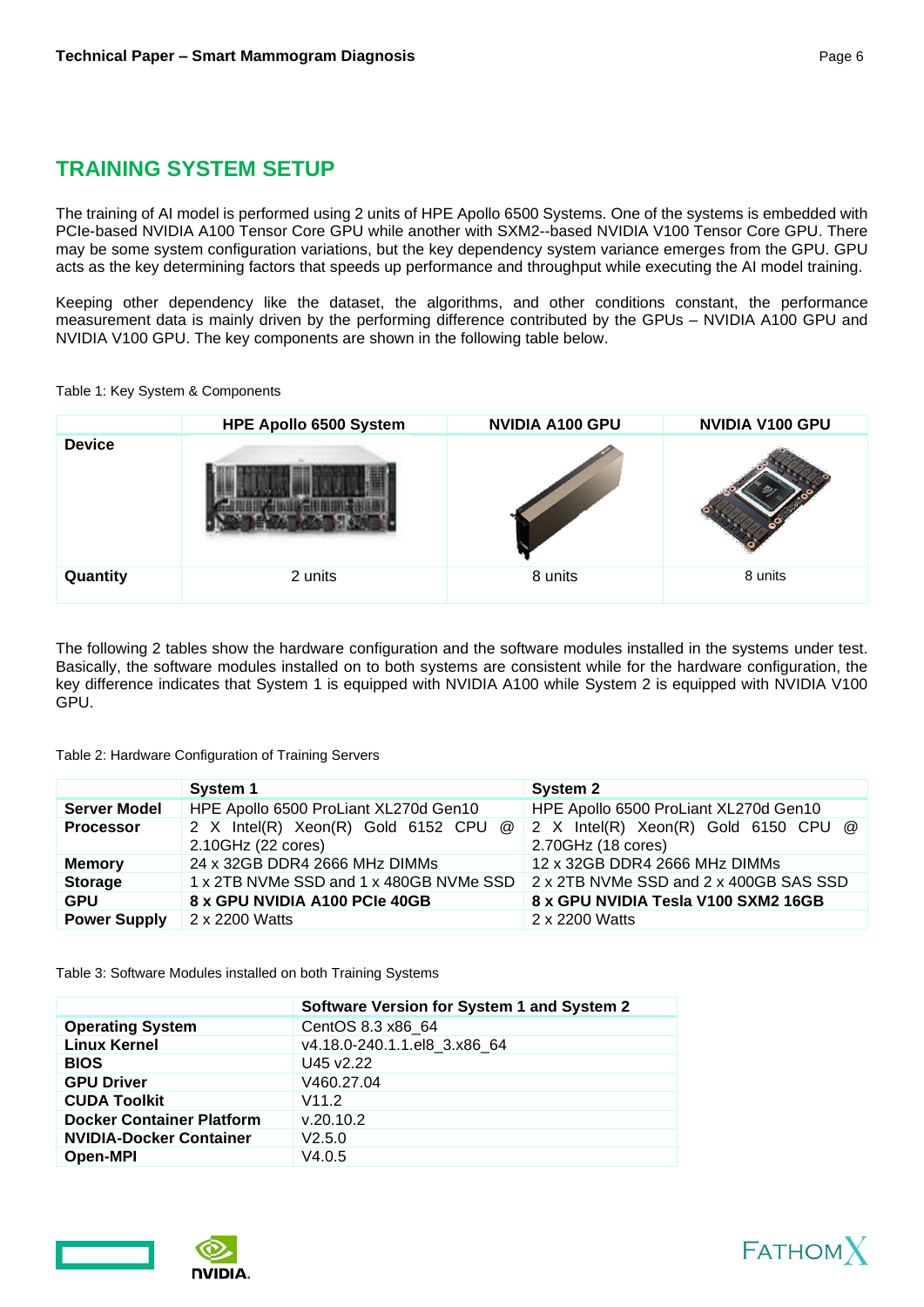## <span id="page-6-0"></span>**MAMMOGRAM TRAINING METHODOLOGY**

Mammogram images are large complex images that require good strategy to adopt to its layers of classification and segmentation. It possesses the intelligence to introduce classifiers by recognizing patches in the images.

#### <span id="page-6-1"></span>**Training Model**

The training engine uses a proprietary deep convolutional neural network model developed by FATHOMX. It is built on top of the ResNet (Residual Network), taking advantage of its ability in resolving complex features, yet minimizing the impact of performance degrades which could be contributed by an increase in the number of extra layers in the deep learning.

The training engine is developed in the PyTorch Framework which is Python-based scientific computing package that consumed the power of GPUs, providing flexibility and speed in creating the deep neural network architectures developed by FATHOMX. In effect, it helps to address the demand of a mammogram image processing computer vision that may be subjected to complex features, time-consuming training, and extensive networking.

However, a couple of issues has surfaced when using PyTorch on A100. The following issues have occurred while using PyTorch on A100 in the experiment.

- A100 with CUDA capability sm  $86$  is not compatible with the existing PyTorch installation. The current PyTorch install supports CUDA capabilities sm\_37 sm\_50 sm\_60 sm\_61 sm\_70 sm\_75 compute\_37.
- CUDA initialization is very slow during first run.
- runtime error: cuda error: no kernel image is available for execution on the device

The cause of these errors is a result of incompatibility of sm 80. It has been resolved by building PyTorch from the source of the specific versions, including all related torch-\* libraries.

### <span id="page-6-2"></span>**Training Dataset**

The mammogram training is performed using the mammogram datasets found in the public space. They include the INbreast dataset and the DDSM dataset with details which could be found in the following

- INbreast: Moreira, I. C., Amaral, I., Domingues, I., Cardoso, A., Cardoso, M. J., & Cardoso, J. S. (2012). Inbreast: toward a full-field digital mammographic database. *Academic radiology*, *19*(2), 236-248.
- DDSM: Bowyer, K., et al. "The digital database for screening mammography." Third international workshop on digital mammography. Vol. 58. 1996. [http://www.eng.usf.edu/cvprg/Mammography/Database.html](https://urldefense.proofpoint.com/v2/url?u=http-3A__www.eng.usf.edu_cvprg_Mammography_Database.html&d=DwMFAg&c=C5b8zRQO1miGmBeVZ2LFWg&r=i2elkS6ndob-Bcw4QgZ7fOVX_M2pGiwzK1VqCx4TGP0&m=7J_lCRHAe7unZgzFkaBNpYAZNp9I5544iMr1x6V_XTY&s=UAf6KnISiNU5PIpcB1gpVIVsNjQTPNQNgVyZURqWFRo&e=)

The INbreast dataset contains 115 patients while the DDSM dataset contains 2,620 patients. In general, the median size of the mammogram images used in this dataset are in a resolution of 1473 x 3107.

## <span id="page-6-3"></span>**MEASUREMENT & PERFORMANCE DATA**

The AI model training has been performed in an end-to-end fashion with real-time capture of system parameters including CPU and GPU utilization, memory, and other parameters. These system performance data are captured using the following tool - Wandb (Weights and Biases) which can be found in the following link [https://wandb.ai](https://urldefense.proofpoint.com/v2/url?u=https-3A__wandb.ai&d=DwMFAg&c=C5b8zRQO1miGmBeVZ2LFWg&r=i2elkS6ndob-Bcw4QgZ7fOVX_M2pGiwzK1VqCx4TGP0&m=7J_lCRHAe7unZgzFkaBNpYAZNp9I5544iMr1x6V_XTY&s=KPRYTMvcigtbEpT6MJK5g_TzDlL1uaTvMFvI069AXjk&e=) In this training performance experiment, the metrics are set with a moving average of 10 seconds.

The following figures show the performance, utilization and consumption of CPU and GPU of the systems. For the GPU parameters, GPU utilization and its power usage have been quite consistent for both servers with A100 and V100. The main difference surfaces at the GPU memory allocation for server with A100 and server with V100. Similarly, the CPU process and memory utilization show consistent data on both server with A100 and server with V100.



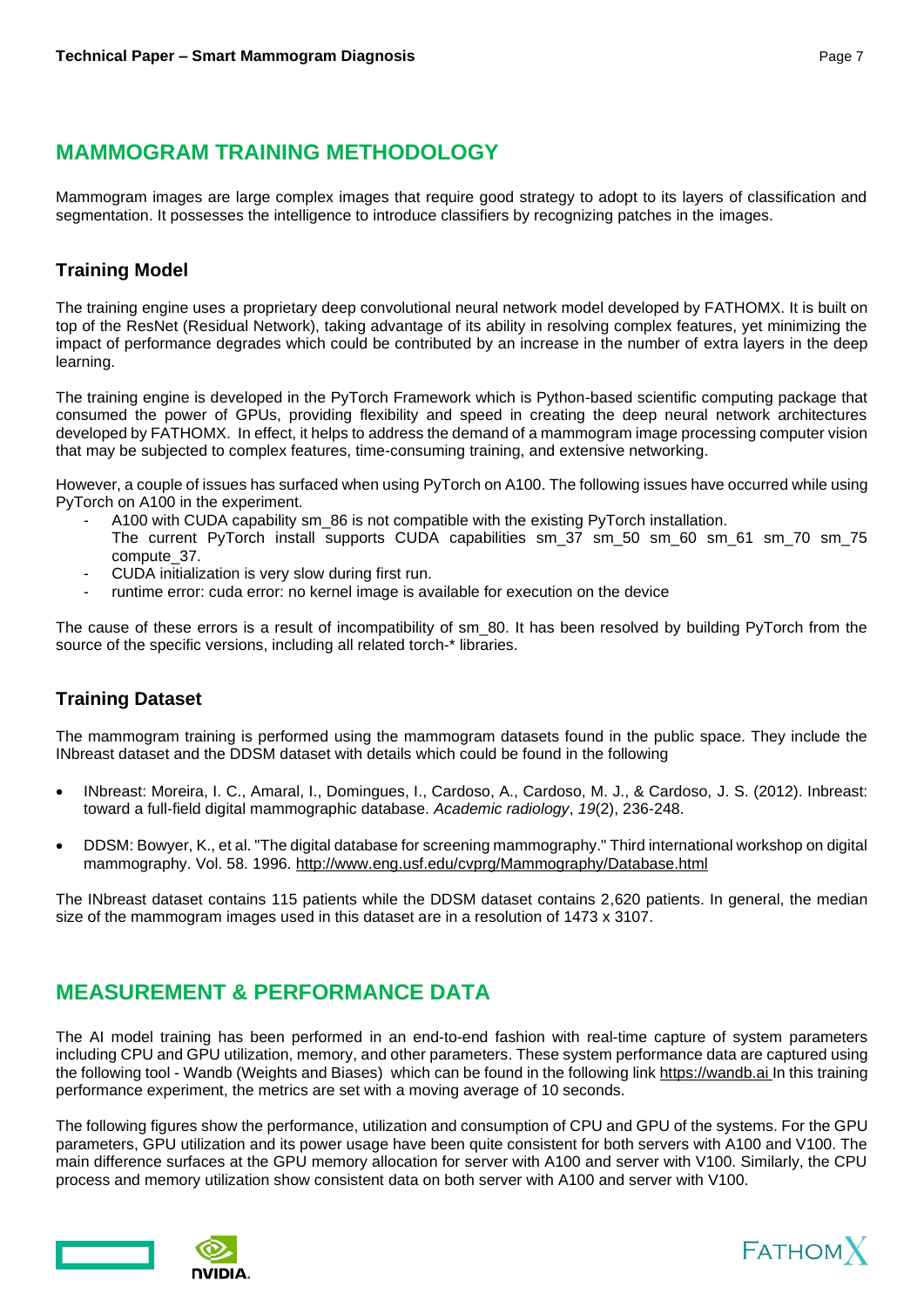

Figure 2: GPU Utilization Monitor

300

400

500

100

200

300

400

500

200

100

<span id="page-7-0"></span>

Figure 3: CPU Utilization Monitor

<span id="page-7-1"></span>Experiments on both servers are run using Adam optimizer with initial learning rate at  $3 \times 10^{-4}$  (adjusted every 10 epochs), weight decay at  $1 \times 10^{-4}$ . All models are pretrained with feature extraction models trained on INbreast and DDSM lesion patches. All models are optimized with binary cross entropy loss, balanced by positive to negative ratio. Random rotation, flipping, affine operations are used for data augmentation.

Experiments on A100 server are run with batch size at 16 while experiments on V100 server are run with batch size at 8 due to the limited GPU memory.

<span id="page-7-2"></span>Table 4: Batch Size

|                   |              | Sever with A100 | <b>Server with V100</b> |         |
|-------------------|--------------|-----------------|-------------------------|---------|
| <b>Batch Size</b> |              | 16              |                         |         |
|                   | <b>NUDIA</b> |                 |                         | FATHOMX |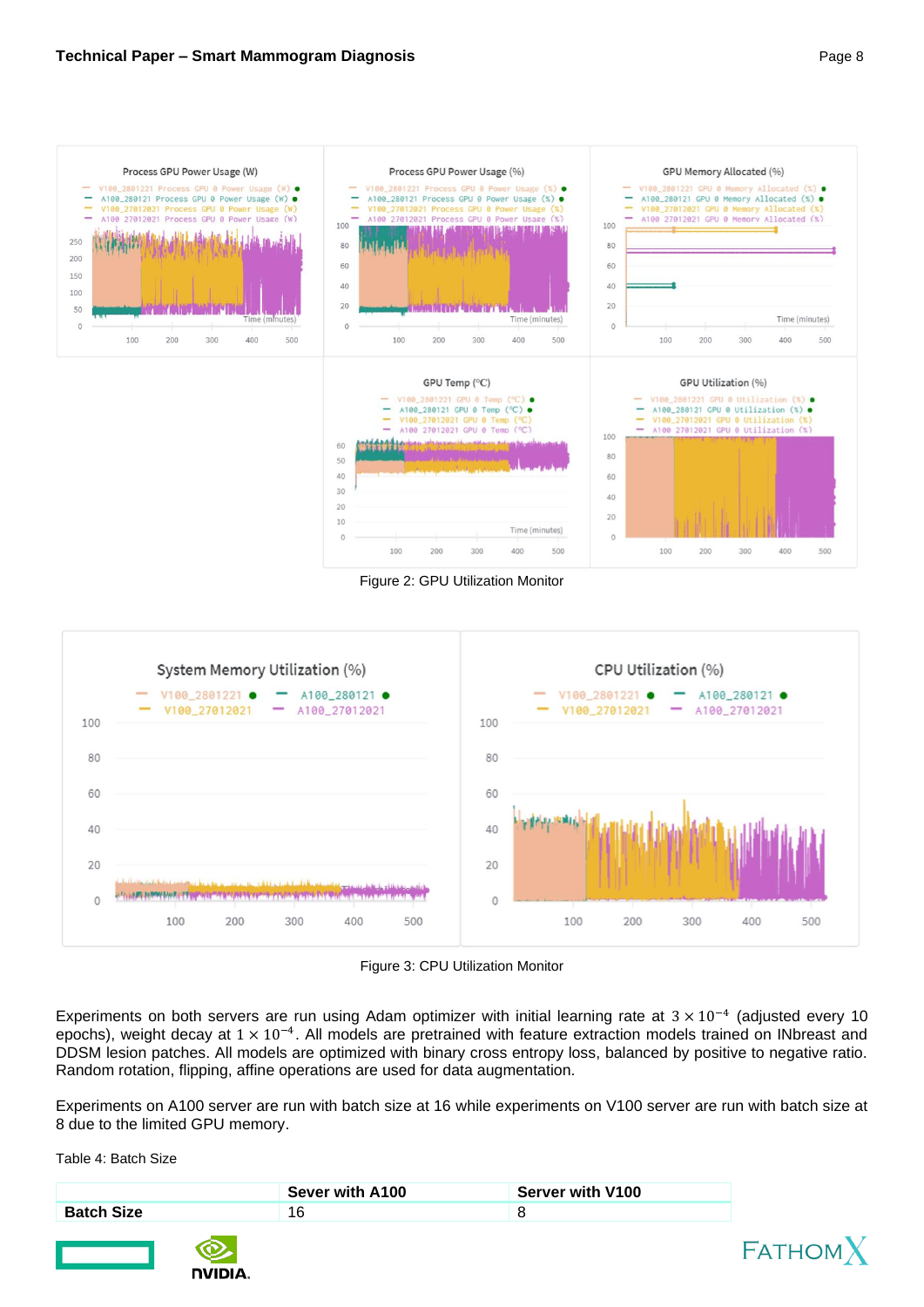The following tables illustrate the time taken for the training and the result of the training model. There is a notable increase in the outcome for server with A100 with better AUC parameter (measures the classification performance) and throughput. These are essential diagnostic parameters for the healthcare industry application as every percentage point increase in accuracy marks a significant contribution.

#### <span id="page-8-4"></span>Table 5: Duration of Training

|                   | <b>Server with A100</b> | <b>Server with V100</b> |
|-------------------|-------------------------|-------------------------|
| Dataset: INbreast | 10h 11m 4s              | 6h 28m 22s              |
| Dataset: DDSM     | 6d 43m 20s              | 3d 22h 17m 42s          |

#### <span id="page-8-5"></span>Table 6: Training Accuracy

|                        | Server with A100 | Server with V100 |
|------------------------|------------------|------------------|
| <b>AUC: INbreast</b>   | 0.904            | 0.881            |
| <b>AUC: DDSM</b>       | -                |                  |
| <b>GPU</b> utilization | 68.75%           | 60.02%           |
| Throughput (per batch) | 263 MB           | 132 MB           |

## <span id="page-8-0"></span>**RESULT OF BENCHMARKING**

The rapid advance in machine learning especially in deep learning has continued to fuel the enhancement of image processing in the development of healthcare industry. From the measurement data captured while performing the AI model training, the findings show that A100 demonstrates marginal advantage in performance improvement on accuracy and throughput against V100.

#### <span id="page-8-1"></span>**Performance**

The result shows that the experiments on A100 system demonstrate higher performance when compared to those on V100 system in breast cancer detection for mammography images. The improvements may be contributed by a larger memory within the A100 GPU, enabling larger training batch size. Batch normalization module in deep convolutional neural networks usually benefits from larger batch sizes. When the batch size increases, the input sampling will be closer to the real distribution of dataset, leading to better generalization in validation and testing.

#### <span id="page-8-2"></span>**Accuracy**

The result exhibits increase in AUC parameters, resulting in an improvement in accuracy of the training model. This results in a positive impact on the quality of the outcome for the AI classifiers.

#### <span id="page-8-3"></span>**Possible Improvement**

Several improvements could be explored to take advantage of the NVIDIA A100 GPU to achieve a more substantial difference in performance for NVIDIA A100 over NVIDIA V100 GPU. These include the various potential enhancement that could lead to future considerations of experiments.

- Optimize code specific for NVIDIA-Ampere architecture of A100 GPU over NVIDIA-Volta architecture of V100 GPU
- Adjust training model parameters to further leverage on the higher memory including cache and shared memory of the GPU for A100 for a balanced optimal batch size and epoch value (the number of passes of the entire training dataset that the machine learning algorithm has completed)
- Standardize the hardware interface of PCIe and SXM2 for a more rational measurement comparison to contribution caused by the limitations of system interface





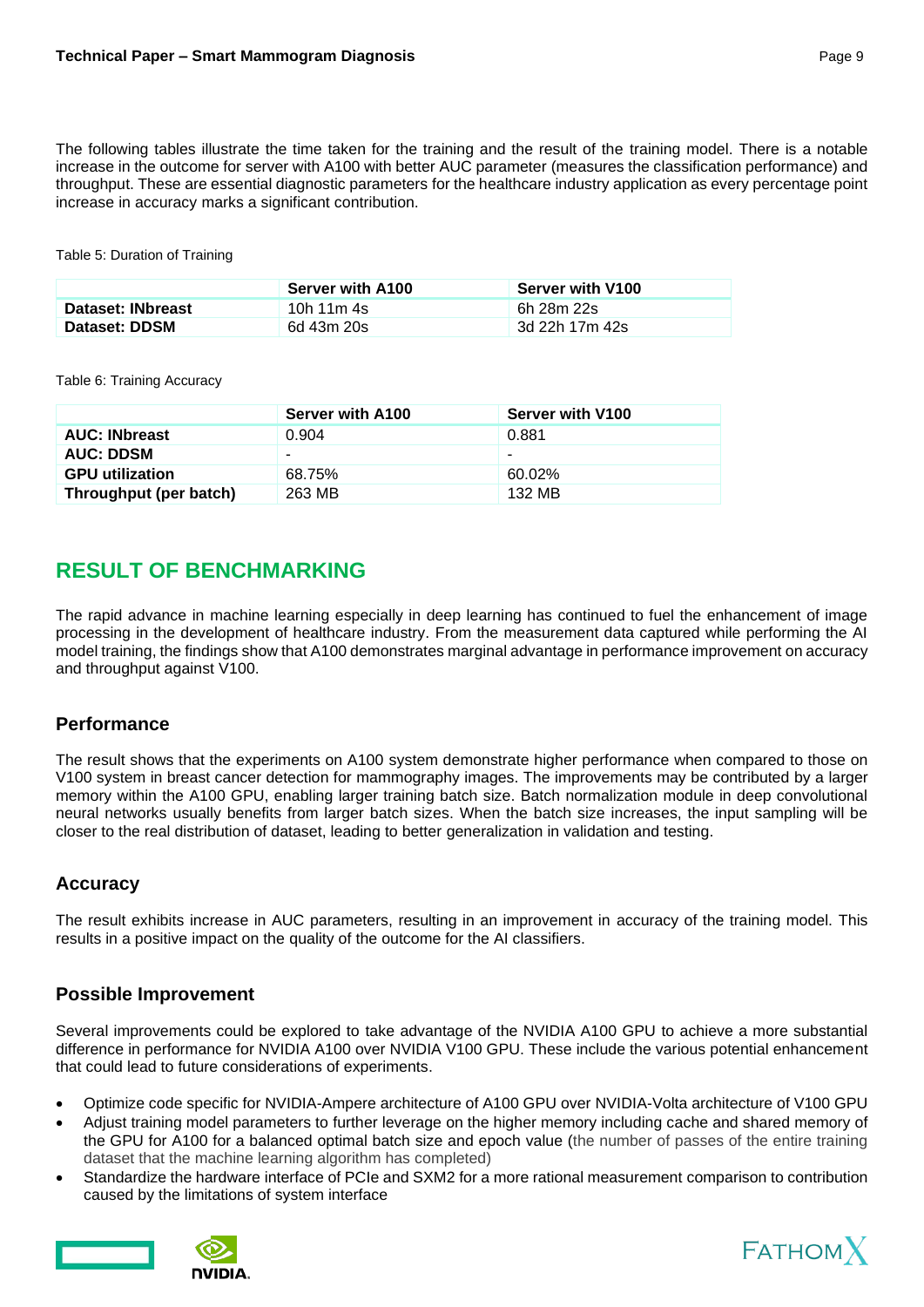## <span id="page-9-0"></span>**INDEPENDENT BENCHMARKING WITH MLPERF**

MLPerf is one of the independent tools that could access the performance of the ML (Machine Learning) system. It consistently measures the ML performance objectively and could be used as benchmarking measurement for training and inference performance of the ML hardware, software, and services.

MLPerf can also be used as a guideline to understand how the training model could perform under the two different system environments, typically containing NVIDIA A100 Tensor Core GPU against NVIDIA V100 Tensor Core GPU. In future, the MLPerf test will be carried out to set the expected performance limits achievable by the systems.

### <span id="page-9-1"></span>**CONCLUSION**

In conclusion, the study demonstrates that for an end-to-end deep learning model training, the upgrade of GPU from NVIDIA A100 to NVIDIA V100 would lead to satisfactory level of improvement in performance when optimization is done in target to the NVIDIA A100 GPU.

This technical whitepaper also serves as a powerful digital soft tool that both the sales and pursuit teams from HPE and NVIDIA could leverage on while driving along with their subsequent demand generation through digital marketing. This takes reference relevantly to other AI-focused companies that are driving AI solutions similar to FATHOMX. It addresses an increase in awareness and differentiators for both HPE and NVIDIA when driving AI-based solutions in the space of promoting computing and accelerated processing.





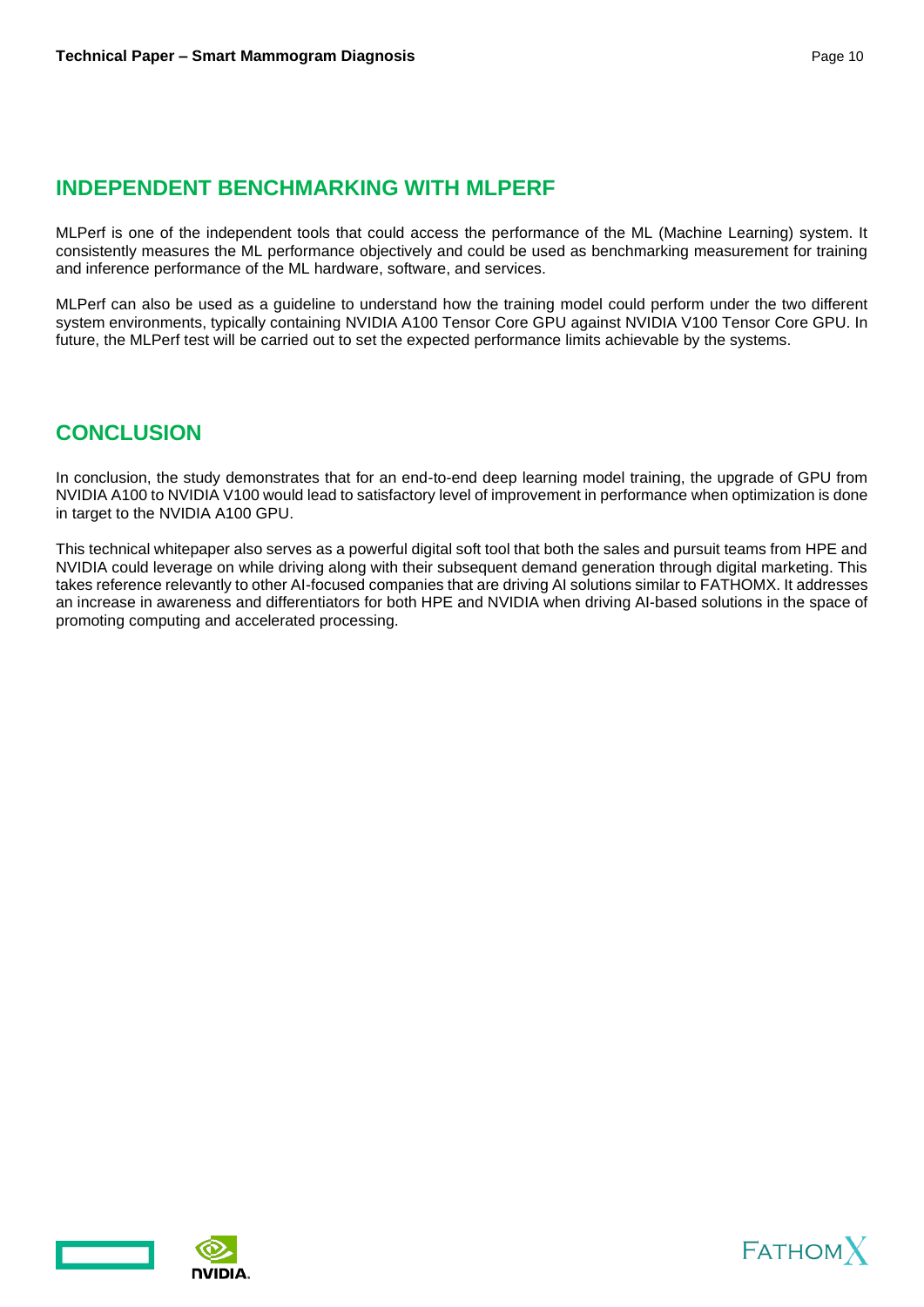## <span id="page-10-0"></span>**RESOURCES & ADDITIONAL LINKS**

To learn more about HPE Apollo Systems, visit <https://www.hpe.com/us/en/compute/hpc/apollo-systems.html>

To learn more about HPE Apollo 6500 System, visit

https://h20195.www2.hpe.com/v2/gethtml.aspx?docname=a00039976enw

To learn more about the NVIDIA A100 Tensor Core GPU, visit [www.nvidia.com/a100](http://www.nvidia.com/a100)

To learn more about the FATHOMX Mammogram Solution and Features, visit [www.fathomx.co](http://www.fathomx.co/)